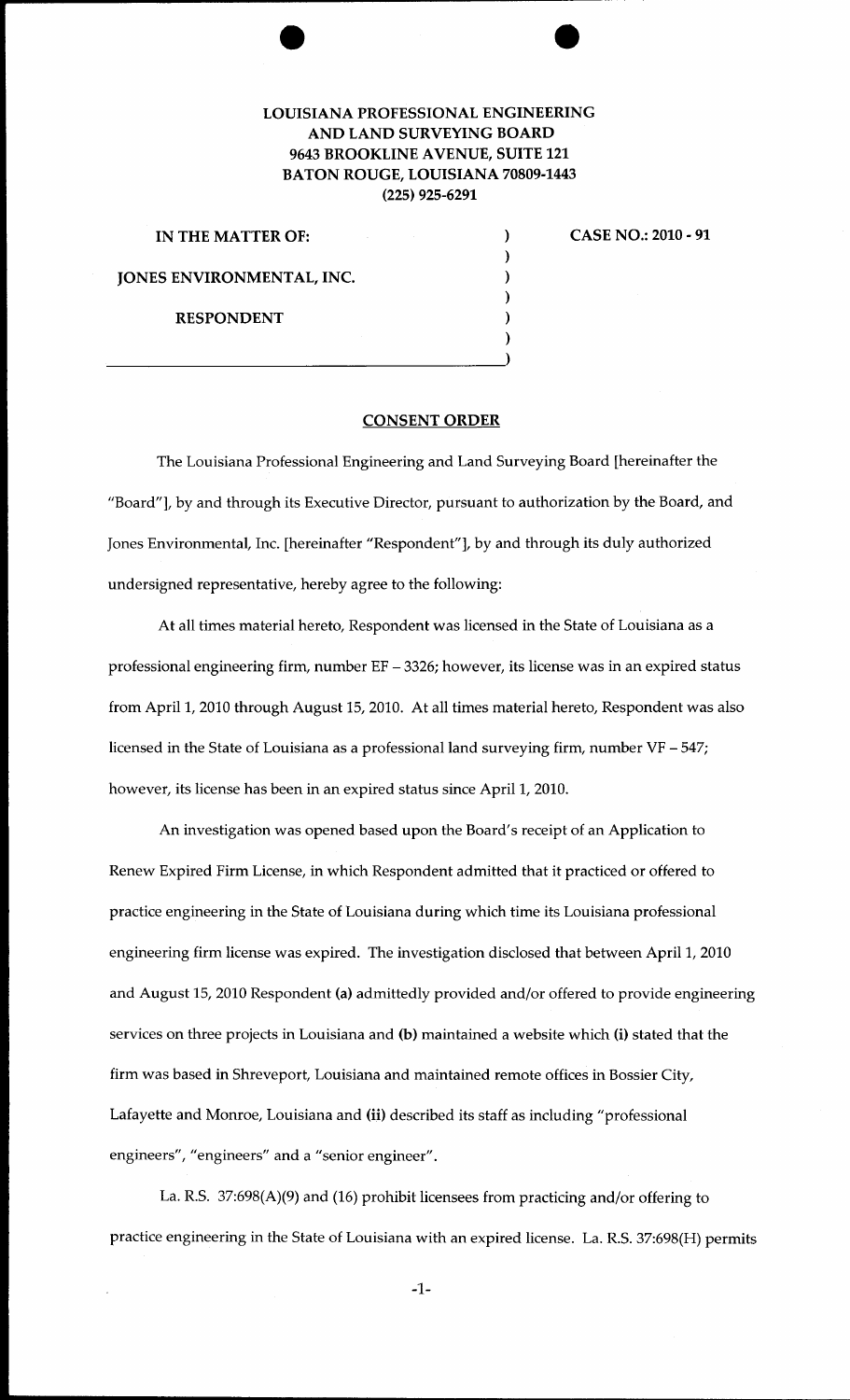the Board to take disciplinary action against persons who violate La. R.S. 37:698(A)(9) and (16), upon a finding of guilt following notice and hearing and a majority vote of its entire membership authorized to participate in the proceeding. La. R.S. 37:698(A)(9) and (16) and 37:698(H) were in effect at all times material hereto.

It is undisputed that Respondent's license to practice and/or offer to practice engineering in Louisiana was expired from April 1, 1010 through August 15, 2010 and that during this time period Respondent practiced and/or offered to practice engineering in Louisiana.

By letter dated May 23, 2011, the Board gave notice to Respondent that it was considering the preferral of charges against Respondent on the grounds that it may have violated La. R.S. 37:698(A)(9) and (16), relative to practicing and/or offering to practice engineering in the State of Louisiana with an expired license.

Wishing to dispense with the need for further disciplinary action and to conclude the instant proceeding without further delay and expense, for the purpose of this proceeding only, Respondent and the Board do hereby enter into this Consent Order, in which Respondent of its own free will consents to the issuance of a Consent Order by the Board, wherein Respondent agrees to (a) pay a fine of one hundred twenty-five (\$125.00) dollars, (b) pay administrative costs of two-hundred sixty-eight and 81/100 (\$268.81) dollars, (c) pay past unpaid renewal fees of one-hundred eighty (\$180.00) dollars, (d) have its supervising professional successfully complete the Board's online Louisiana Laws and Rules Quiz, and (e) the publishing of this Consent Order on the Board's website and a summary of this matter in the Board's official journal, the Louisiana Engineer and Surveyor Journal, and the reporting of this matter to the National Council of Examiners for Engineering and Surveying (NCEES), identifying Respondent by name.

Respondent admits to violations of the referenced laws and/or rules regarding the practicing of and/or offering to practice engineering in the State of Louisiana with an expired license. Respondent acknowledges awareness of said laws and/or rules and states that it will comply with all applicable laws and rules henceforth. Respondent has been advised of its right to be represented by counsel before the Board and/or to appear at any hearing personally or by counsel and present witnesses and evidence in its own behalf, and it hereby waives this right

-2-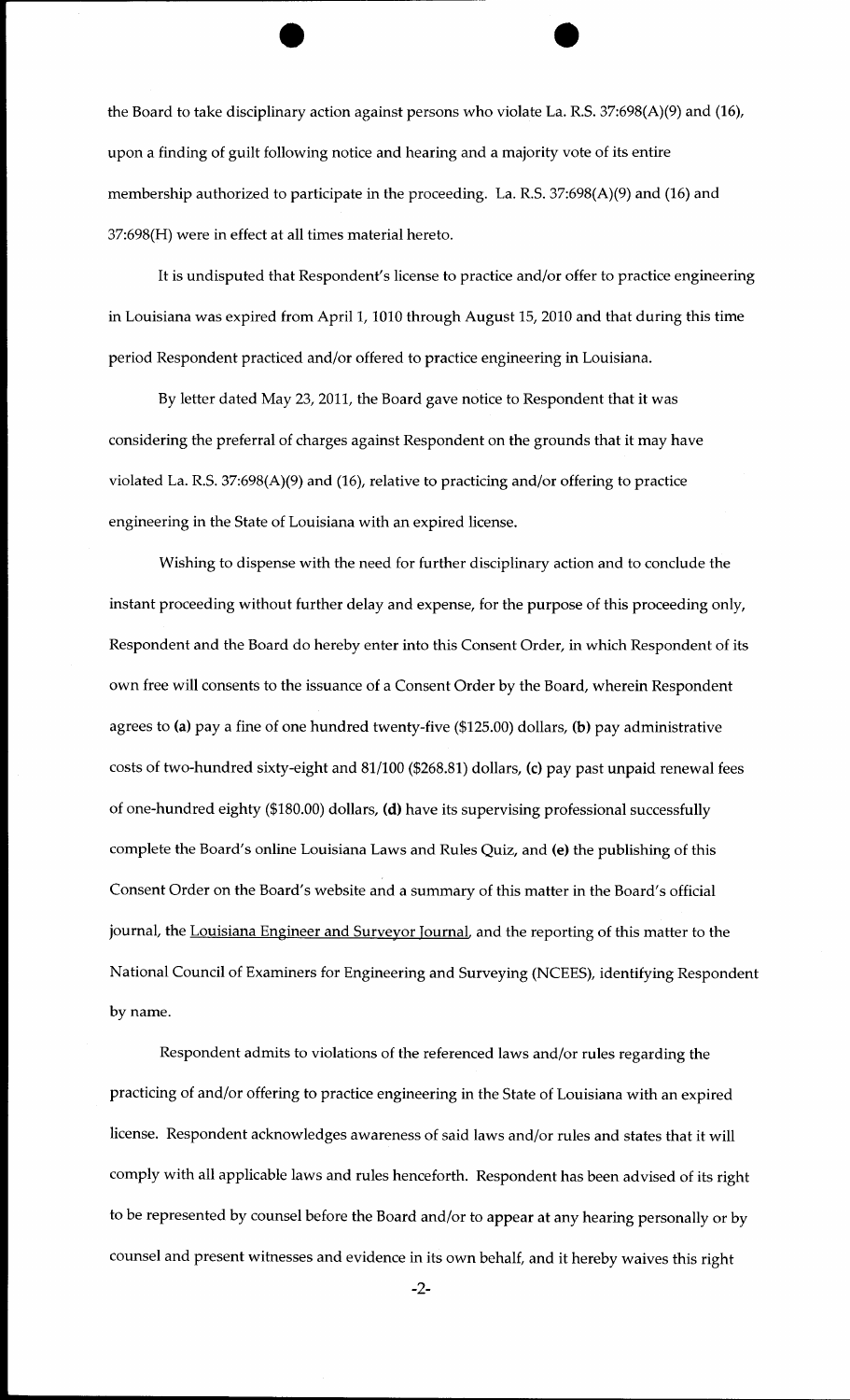and its right to appeal; and it states affirmatively that it has been afforded all administrative remedies due it under the law.

Therefore, in consideration of the foregoing and by signing this Consent Order, Respondent does hereby waive its right to a hearing before the Board, to the presenting of evidence and witnesses in its behalf, to Findings of Fact and Conclusions of Law in this case, and to judicial review of this Consent Order.

Respondent hereby represents (a) that it fully understands the meaning and intent of this Consent Order, including but not limited to its final and binding effect, (b) that it has voluntarily entered into this Consent Order and that no other promise or agreement of any kind has been made to or with it by any person whatsoever to cause the execution of this instrument and (c) that the sanctions set forth in this Consent Order do not prevent the Board from taking further disciplinary or enforcement action against Respondent on matters not specifically addressed in this Consent Order.

WHEREFORE, the Louisiana Professional Engineering and Land Surveying Board and Respondent agree that:

1. Respondent shall pay a fine of one hundred twenty-five (\$125.00) dollars, which shall be tendered to the Board by certified check payable to the Board, due upon the signing of this Consent Order; and

2. Respondent shall pay administrative costs of two-hundred sixty-eight and 81/100 (\$268.81) dollars, which shall be tendered to the Board by certified check payable to the Board, due upon the signing of this Consent Order; and

3. Respondent shall pay past unpaid renewal fees of one-hundred eighty (\$180.00) dollars, which shall be tendered to the Board by certified check payable to the Board, due upon the signing of this Consent Order; and

4. Respondent shall have its supervising professional successfully complete the Board's online Louisiana Laws and Rules Quiz with a score of 90% or higher and return it to the Board within sixty (60) days of the effective date of this Consent Order; and

5. This Consent Order shall be published on the Board's website and a summary of this matter shall be printed in the official journal of the Board, the Louisiana Engineer and

-3-